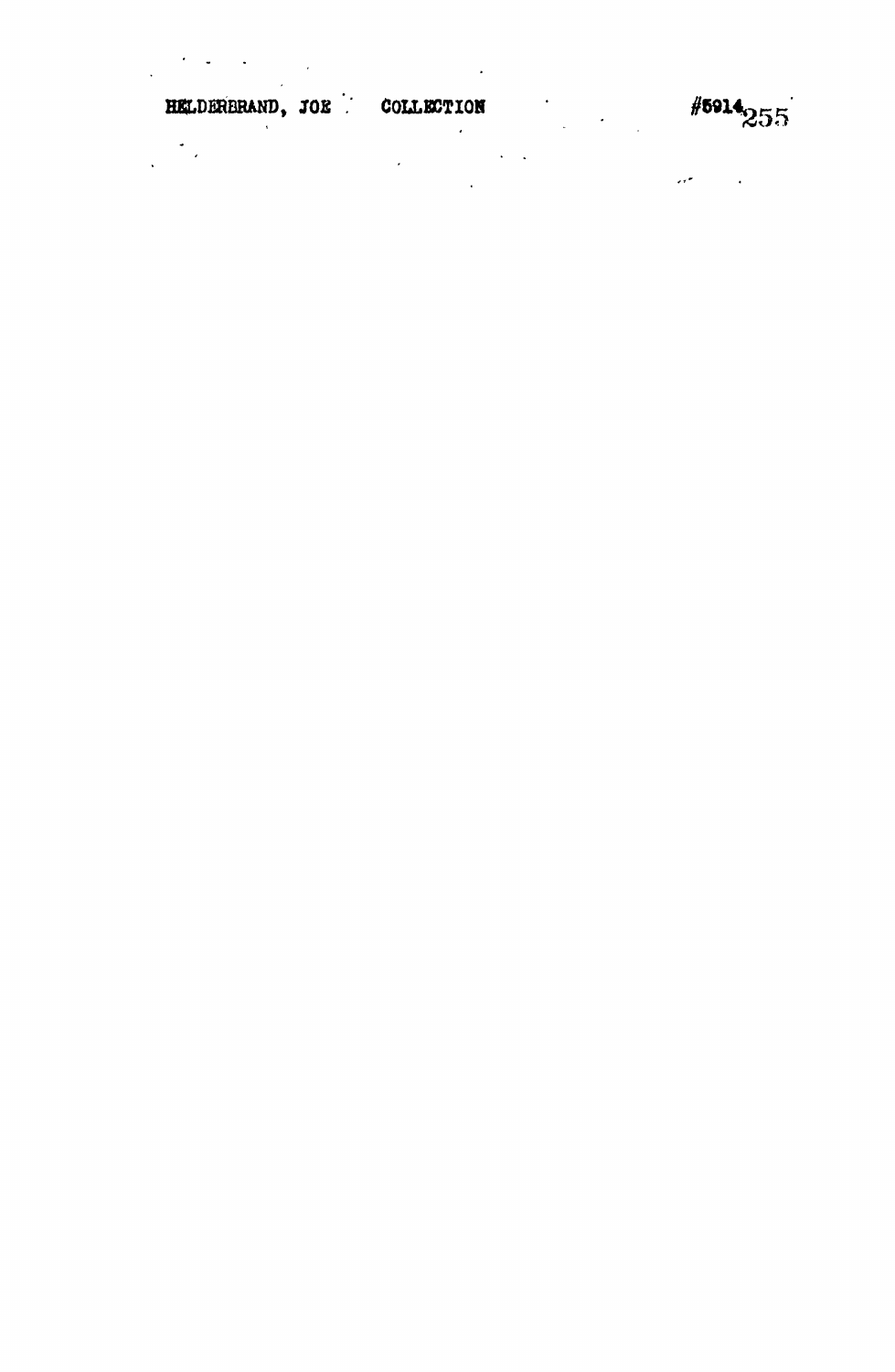| Form $C-(S-149)$<br>HELDERBRAND, JOE<br>CBLLECTION                                                                                                                                                            |
|---------------------------------------------------------------------------------------------------------------------------------------------------------------------------------------------------------------|
| HISTORICAL COLLECTION FORM<br>WORKS PROGRESS ADMINISTRATION<br>5914                                                                                                                                           |
| Indian-Pioneer History Project for Oklahoma<br>256                                                                                                                                                            |
| Field worker's name George Littlejohn                                                                                                                                                                         |
| 193 <sub>7</sub><br>This report made on (date) May 20                                                                                                                                                         |
|                                                                                                                                                                                                               |
| Name of person owning collection Joe Helderbrand<br>ı.                                                                                                                                                        |
| Address Akins, Oklahoma                                                                                                                                                                                       |
| Name (if any) of collection <b>Bread tray</b><br>2.                                                                                                                                                           |
| 3. This collection contains the following types of material This bread                                                                                                                                        |
| tray was made of wood back in old Indian days.                                                                                                                                                                |
|                                                                                                                                                                                                               |
| 0 <sub>ne</sub><br>Amount of material                                                                                                                                                                         |
| Material deals with Cooking bread and could have been used for some-<br>5.                                                                                                                                    |
| thing else.                                                                                                                                                                                                   |
|                                                                                                                                                                                                               |
| 6. Approximate period (dates) material is for D <sub>w</sub> not know how long it                                                                                                                             |
| has been used.                                                                                                                                                                                                |
| 7. Locations of the collection (where it is kept) at Mr. Helderbrand's                                                                                                                                        |
| tome.                                                                                                                                                                                                         |
| 8. Condition of storage place Well taken care of                                                                                                                                                              |
| Condition of collection Good condition                                                                                                                                                                        |
| 9. What does the owner intend to do with this collection Just keeping                                                                                                                                         |
| it because it is made of wood and so old                                                                                                                                                                      |
| Would he be willing to part with it? Yes, He would sell it.                                                                                                                                                   |
| 10. Any other information about the collection, including its history                                                                                                                                         |
| This collection was used by his great grandparents.                                                                                                                                                           |
| 11. Does this owner know other people who have or might have collections.<br>Give names & addresses                                                                                                           |
|                                                                                                                                                                                                               |
| NOTE:<br>In the event that any of the above questions cannot be answered fully<br>in the space allowed, attach blank sheets firmly, and give all available in-<br>formation. Referring to question by number. |